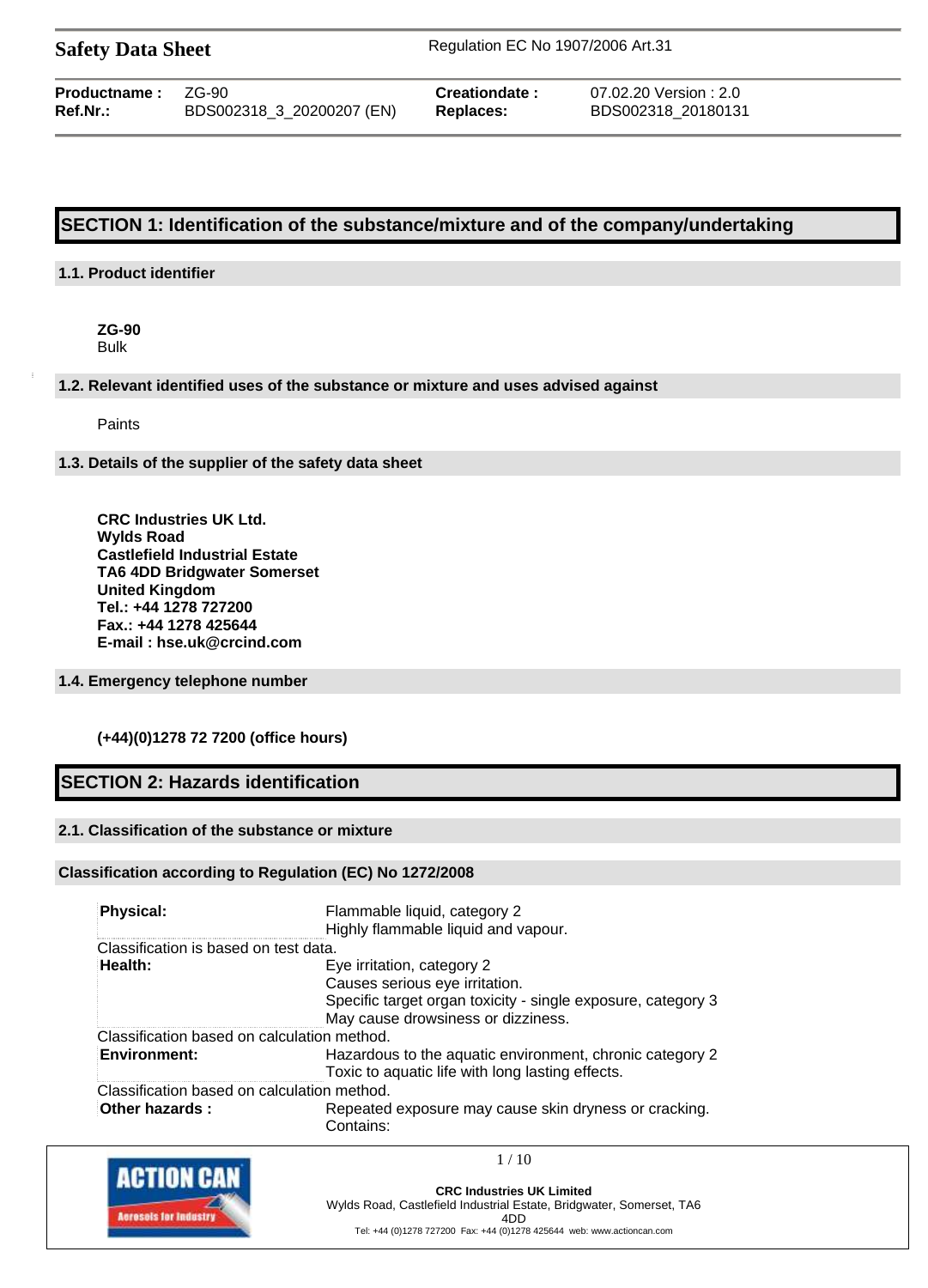| <b>Safety Data Sheet</b> |                           | Regulation EC No 1907/2006 Art.31 |                        |  |
|--------------------------|---------------------------|-----------------------------------|------------------------|--|
| <b>Productname:</b>      | ZG-90                     | Creationdate:                     | 07.02.20 Version : 2.0 |  |
| Ref.Nr.:                 | BDS002318 3 20200207 (EN) | Replaces:                         | BDS002318 20180131     |  |

4-Morpholinecarboxaldehyde May produce an allergic reaction.

#### **2.2. Label elements**

# **Labelling according to Regulation (EC) No 1272/2008**

| <b>Product identifier:</b>                 | Contains:<br>n-butyl acetate                                                                                                                                                                                             |
|--------------------------------------------|--------------------------------------------------------------------------------------------------------------------------------------------------------------------------------------------------------------------------|
|                                            | acetone; propan-2-one; propanone                                                                                                                                                                                         |
| Hazard pictogram(s):                       |                                                                                                                                                                                                                          |
| Signal word:                               | Danger                                                                                                                                                                                                                   |
| Hazard statement(s):                       | H225: Highly flammable liquid and vapour.<br>H319 : Causes serious eye irritation.<br>H336 : May cause drowsiness or dizziness.                                                                                          |
|                                            | H411 : Toxic to aquatic life with long lasting effects.                                                                                                                                                                  |
| Precautionary statement(s):                | P102: Keep out of reach of children.                                                                                                                                                                                     |
|                                            | P210 : Keep away from heat, hot surfaces, sparks, open flames and other<br>ignition sources. No smoking.<br>P233 : Keep container tightly closed.<br>P312 : Call a POISON CENTER or doctor/physician if you feel unwell. |
|                                            | P337/313 : If eye irritation persists: Get medical advice/attention.                                                                                                                                                     |
|                                            | P403/235 : Store in a well-ventilated place. Keep cool.                                                                                                                                                                  |
|                                            | P405 : Store locked up.                                                                                                                                                                                                  |
|                                            | P501-2 : Dispose of contents/container to an authorised waste collection point.                                                                                                                                          |
| <b>Supplemental Hazard</b><br>information: | Repeated exposure may cause skin dryness or cracking.                                                                                                                                                                    |
|                                            | Contains:<br>4-Morpholinecarboxaldehyde<br>May produce an allergic reaction.                                                                                                                                             |

### **2.3. Other hazards**

No information available

# **SECTION 3: Composition/information on ingredients**

#### **3.1. Substances**

Not applicable.

#### **3.2. Mixtures**

| <b>Hazardous ingredient</b> | Registration<br>number | CAS-<br>nr.         | EC-nr $\frac{w_1}{\%}$ |              | w/w Hazard Class and<br>Category   | <b>Hazard statement</b> | <b>Notes</b> |
|-----------------------------|------------------------|---------------------|------------------------|--------------|------------------------------------|-------------------------|--------------|
| n-butyl acetate             | $01 -$<br>2119485493-  | $123 -$<br>$86 - 4$ | $204 -$<br>658-1       | $25 -$<br>50 | Flam. Liq. 3, STOT SE 3 H226, H336 |                         |              |

 $2/10$ 

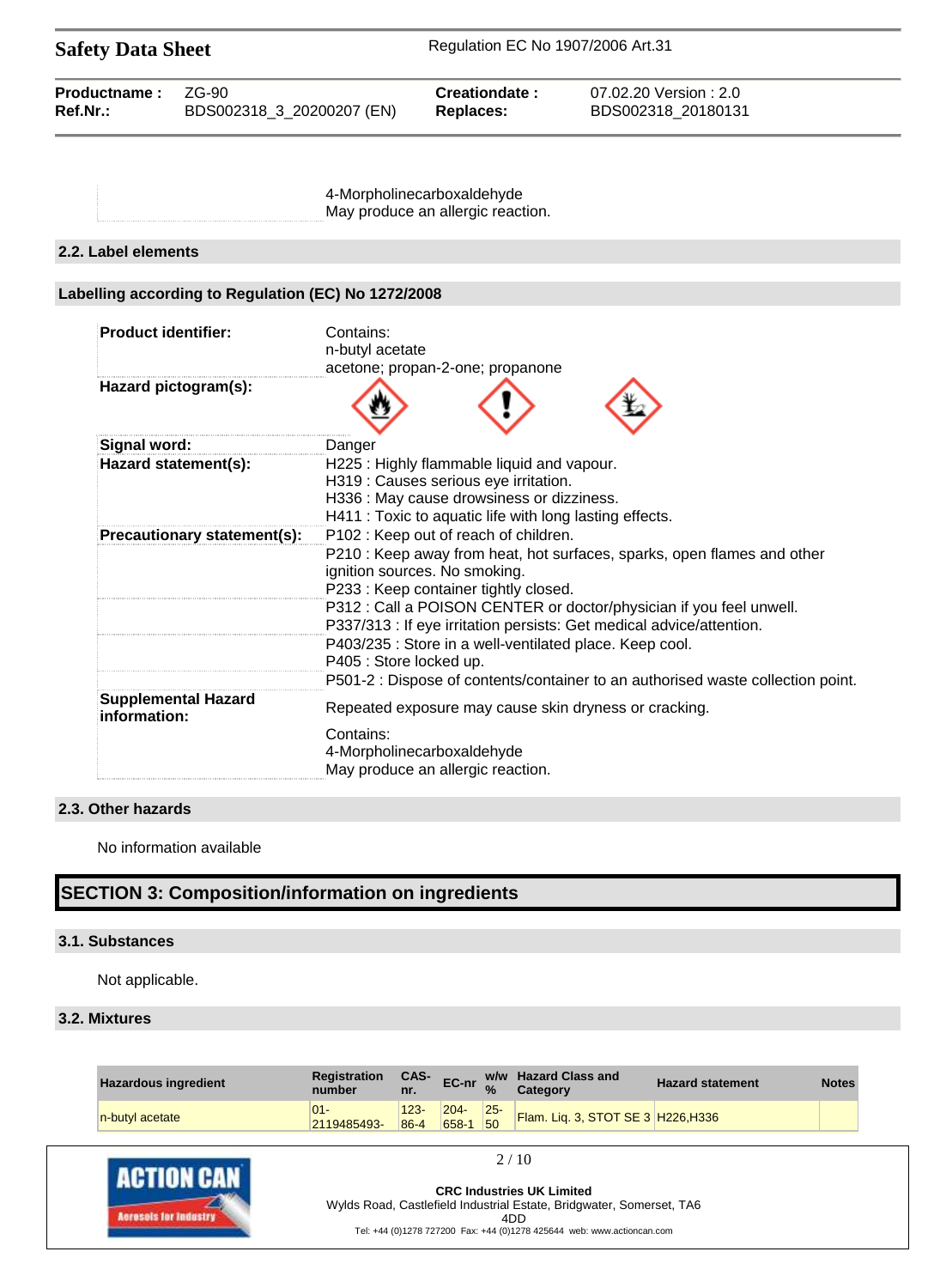| <b>Productname: ZG-90</b> |                           | Creationdate: | 07.02.20 Version : 2.0 |
|---------------------------|---------------------------|---------------|------------------------|
| Ref.Nr.:                  | BDS002318_3_20200207 (EN) | Replaces:     | BDS002318 20180131     |

|                                                                           | 29                          |                      |                      |                            |                                               |                                                             |     |
|---------------------------------------------------------------------------|-----------------------------|----------------------|----------------------|----------------------------|-----------------------------------------------|-------------------------------------------------------------|-----|
| acetone; propan-2-one; propanone                                          | $01 -$<br>2119471330-<br>49 | $67 - 64 -$          | $200 -$<br>662-2     | $10-$<br>25                | Flam. Liq. 2, Eye Irrit. 2,<br>STOT SE 3      | H225, H319, H336                                            | A   |
| 1-methoxy-2-propanol;<br>monopropylene glycol methyl ether                | $01 -$<br>2119457435-<br>35 | $107 -$<br>$98 - 2$  | $203 -$<br>539-1     | $2.5 -$<br>10 <sup>1</sup> | Flam. Liq. 3, STOT SE 3 H226, H336            |                                                             | A   |
| zinc oxide                                                                | $01 -$<br>2119463881-<br>32 | $1314 -$<br>$13 - 2$ | $215 -$<br>$222 - 5$ | $1 - 5$                    | Aquatic Acute 1, Aquatic<br>Chronic 1         | H400, H410                                                  | B   |
| 4-Morpholinecarboxaldehyde                                                | $01 -$<br>2119987993-<br>12 | 4394-<br>$85 - 8$    | $224 -$<br>$518-3$   | < 1                        | Skin Sens. 1                                  | H317                                                        |     |
| aluminium powder (stabilized)                                             | $01 -$<br>2119529243-<br>45 | 7429-<br>$90 - 5$    | $231 -$<br>$072 - 3$ | 2.5                        | Water-react. 2, Flam.<br><b>Sol. 1</b>        | H261, H228                                                  | A   |
| Hydrocarbons, C9, aromatics                                               | $01 -$<br>2119455851-<br>35 |                      | $(918 -$<br>$668-5)$ |                            | Flam. Lig. 3, STOT SE<br>1, Aquatic Chronic 2 | <2.5 3, STOT SE 3, Asp. Tox. H226, H335, H336, H304, H411 Q |     |
| Hydrocarbons, C9-C11, n-alkanes,<br>isoalkanes, cyclics, $<$ 2% aromatics | $01 -$<br>2119463258-<br>33 |                      | $(919 -$<br>$857-5)$ | 2.5                        | Flam. Liq. 3, Asp. Tox.<br>1. STOT SE 3       | H226, H304, H336                                            | B,Q |
| <b>Explanation notes</b>                                                  |                             |                      |                      |                            |                                               |                                                             |     |

A : substance with Community workplace exposure limit

B : substance with national established workplace exposure limit

Q : The CAS-no is only an indicative identifier to be used outside the EU for global inventory entries.

(\* Explanation phrases : see chapter 16)

# **SECTION 4: First aid measures**

#### **4.1. Description of first aid measures**

| <b>Contact with eyes:</b> | IF IN EYES: Rinse cautiously with water for several minutes. Remove contact<br>lenses, if present and easy to do. Continue rinsing. |
|---------------------------|-------------------------------------------------------------------------------------------------------------------------------------|
| <b>Contact with skin:</b> | Wash with water and soap.<br>Seek medical attention if irritation persists                                                          |
| Inhalation :              | Fresh air, keep warm and at rest.<br>Seek medical attention if ill effects occur                                                    |
| Ingestion:                | If swallowed do not induce vomiting<br>Seek medical advice                                                                          |

## **4.2. Most important symptoms and effects, both acute and delayed**

| Inhalation:   | Excessive inhalation of solvent vapours may give rise to nausea, headaches<br>and dizziness |
|---------------|---------------------------------------------------------------------------------------------|
| Ingestion :   | May cause gastrointestinal disturbances                                                     |
|               | Symptoms: sore throat, abdominal pain, nausea, vomiting                                     |
| Skin contact: | Mildly irritating to skin                                                                   |
|               | Symptoms: redness and pain                                                                  |
| Eye contact : | Irritating to eyes                                                                          |
|               | Symptoms: redness and pain, impaired vision                                                 |

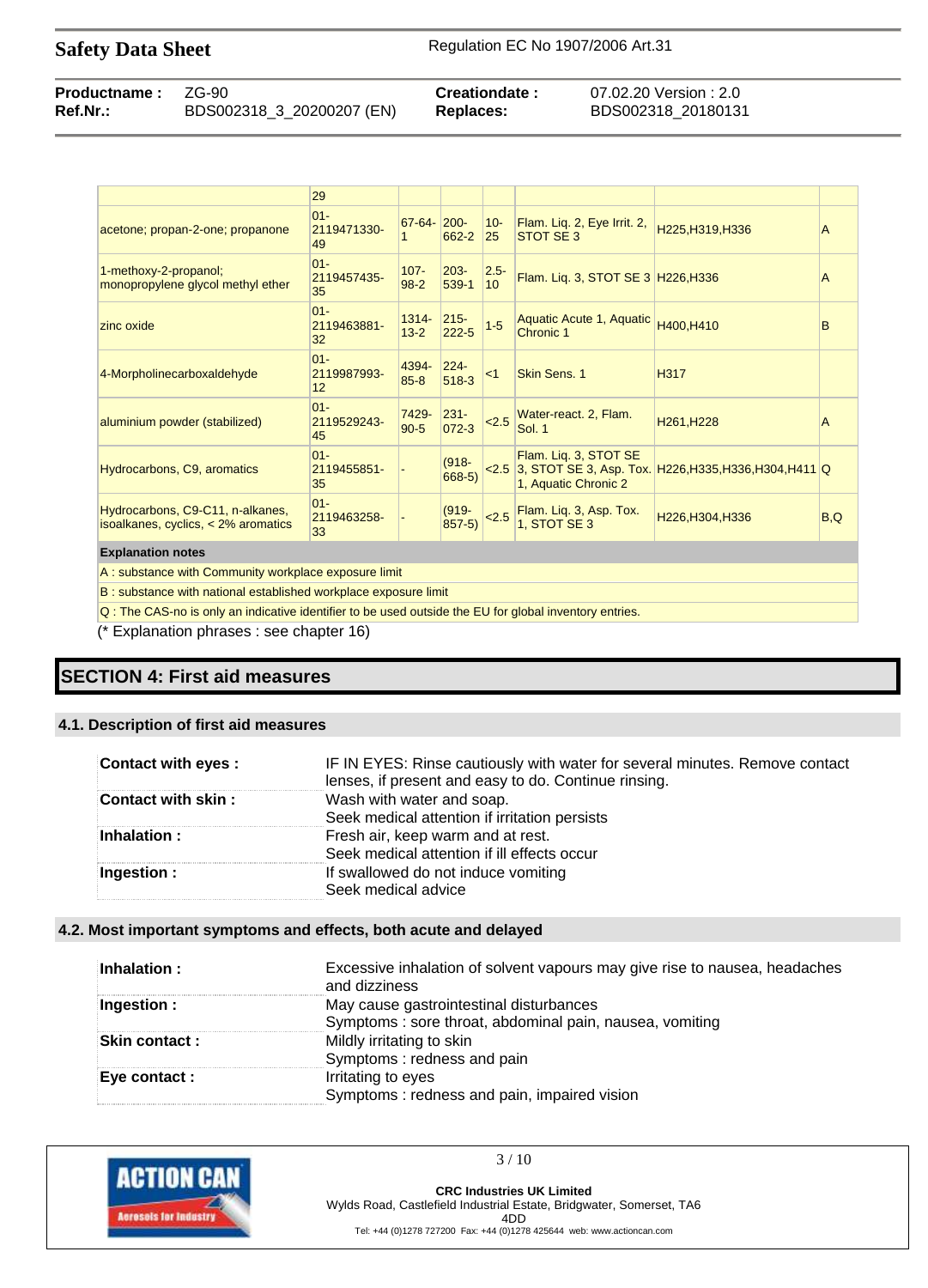| <b>Safety Data Sheet</b> |                           | Regulation EC No 1907/2006 Art.31 |                        |
|--------------------------|---------------------------|-----------------------------------|------------------------|
| Productname:             | ZG-90                     | Creationdate:                     | 07.02.20 Version : 2.0 |
| Ref.Nr.:                 | BDS002318_3_20200207 (EN) | <b>Replaces:</b>                  | BDS002318 20180131     |

#### **4.3. Indication of any immediate medical attention and special treatment needed**

**General Advice :** If you feel unwell, seek medical advice (show the label where possible If symptoms persist always call a doctor

# **SECTION 5: Firefighting measures**

#### **5.1. Extinguishing media**

foam, carbon dioxide or dry agent

#### **5.2. Special hazards arising from the substance or mixture**

May form explosive vapour/air mixtures Forms hazardous decomposition products CO,CO2

#### **5.3. Advice for firefighters**

Keep container(s) exposed to fire cool, by spraying with water In case of fire, do not breathe fumes

# **SECTION 6: Accidental release measures**

#### **6.1. Personal precautions, protective equipment and emergency procedures**

Shut off all ignition sources Ensure adequate ventilation Wear suitable protective clothing including eye/face protection.

#### **6.2. Environmental precautions**

Do not allow to enter public sewers and watercourses

#### **6.3. Methods and material for containment and cleaning up**

Absorb spillage in suitable inert material

#### **6.4. Reference to other sections**

For further information see section 8

# **SECTION 7: Handling and storage**

#### **7.1. Precautions for safe handling**

Keep away from heat and sources of ignition



4 / 10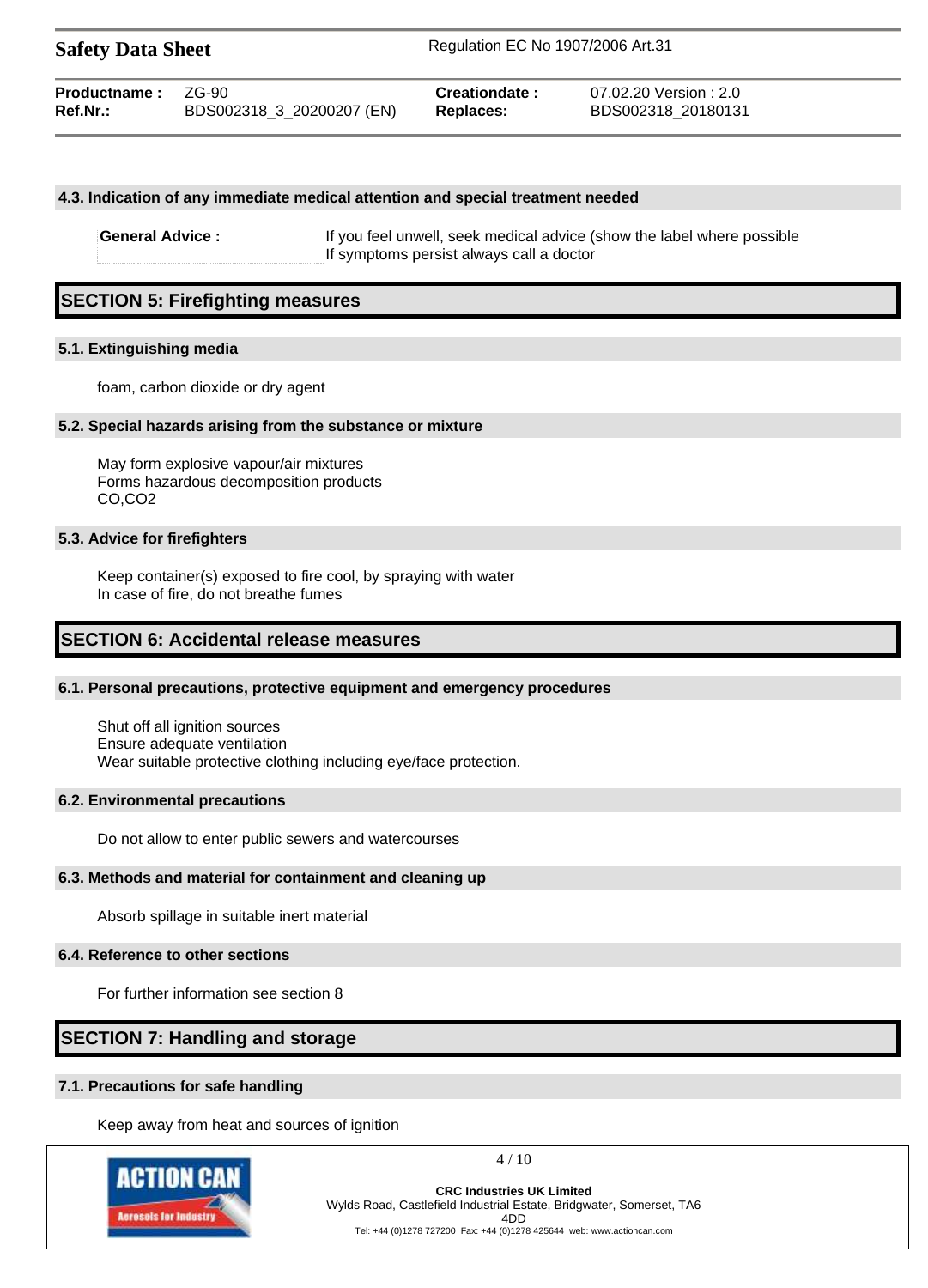| <b>Safety Data Sheet</b> | Regulation EC No 1907/2006 Art.31 |  |
|--------------------------|-----------------------------------|--|
|--------------------------|-----------------------------------|--|

| <b>Productname: ZG-90</b> |                           | Creationdate:    | 07.02.20 Version: 2.0 |
|---------------------------|---------------------------|------------------|-----------------------|
| <b>Ref.Nr.:</b>           | BDS002318_3_20200207 (EN) | <b>Replaces:</b> | BDS002318 20180131    |

Take precautionary measures against static discharges Equipment should be earthed Use explosion-proof electrical/ventilating/lighting/.../equipment. Use only non-sparking tools. Do not breathe aerosols or vapours. Ensure adequate ventilation Avoid contact with skin and eyes. Wash thoroughly after use Wear protective gloves/protective clothing/eye protection/face protection. Eyewash bottles should be available

#### **7.2. Conditions for safe storage, including any incompatibilities**

Keep container tightly closed, in a cool, well ventilated place. Keep out of reach of children.

#### **7.3. Specific end use(s)**

Paints

# **SECTION 8: Exposure controls/personal protection**

#### **8.1. Control parameters**

#### **Exposure limits :**

| <b>Hazardous ingredient</b>                                 | CAS-nr.       | method      |           |
|-------------------------------------------------------------|---------------|-------------|-----------|
| <b>EU established exposure limits:</b>                      |               |             |           |
| 1-methoxy-2-propanol; monopropylene glycol methyl ether     | 107-98-2      | <b>TWA</b>  | $100$ ppm |
|                                                             |               | <b>STEL</b> | $150$ ppm |
| acetone; propan-2-one; propanone                            | $67 - 64 - 1$ | <b>TWA</b>  | $500$ ppm |
| <b>National established exposure limits, United Kingdom</b> |               |             |           |
| 1-methoxy-2-propanol; monopropylene glycol methyl ether     | 107-98-2      | <b>TWA</b>  | 100 ppm   |
|                                                             |               | <b>STEL</b> | $150$ ppm |
| n-butyl acetate                                             | 123-86-4      | <b>TWA</b>  | $150$ ppm |
|                                                             |               | <b>STEL</b> | $200$ ppm |
| acetone; propan-2-one; propanone                            | $67 - 64 - 1$ | <b>TWA</b>  | $500$ ppm |
|                                                             |               | <b>STEL</b> | 1500 ppm  |
| National established exposure limits, Ireland               |               |             |           |
| 1-methoxy-2-propanol; monopropylene glycol methyl ether     | 107-98-2      | <b>TWA</b>  | $100$ ppm |
|                                                             |               | <b>STEL</b> | $150$ ppm |
| n-butyl acetate                                             | 123-86-4      | <b>TWA</b>  | $150$ ppm |
|                                                             |               | <b>STEL</b> | $200$ ppm |
| acetone; propan-2-one; propanone                            | $67 - 64 - 1$ | <b>TWA</b>  | $500$ ppm |
|                                                             |               | <b>STEL</b> |           |

#### **8.2. Exposure controls**



5 / 10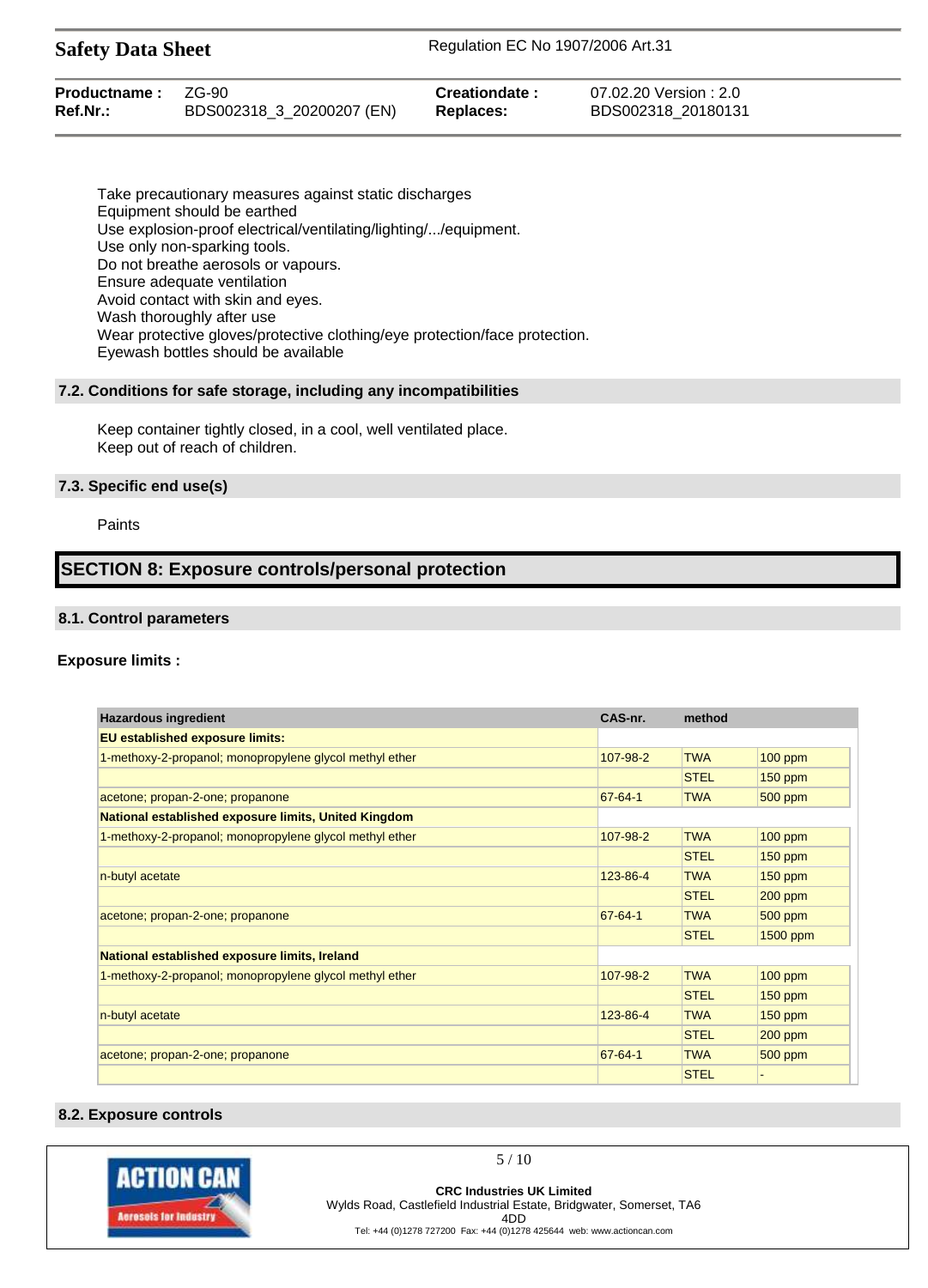| <b>Safety Data Sheet</b> |                           | Regulation EC No 1907/2006 Art.31 |                        |  |
|--------------------------|---------------------------|-----------------------------------|------------------------|--|
| Productname:             | ZG-90                     | Creationdate:                     | 07.02.20 Version : 2.0 |  |
| $Ref.Nr.$ :              | BDS002318_3_20200207 (EN) | Replaces:                         | BDS002318 20180131     |  |

| <b>Control procedures:</b>          | Ensure adequate ventilation                                                                                                                                                                                                     |
|-------------------------------------|---------------------------------------------------------------------------------------------------------------------------------------------------------------------------------------------------------------------------------|
|                                     | Keep away from heat and sources of ignition                                                                                                                                                                                     |
|                                     | Take precautionary measures against static discharges                                                                                                                                                                           |
| <b>Personal protection:</b>         | Take precautions to avoid contact with skin and eyes when handling the<br>product.                                                                                                                                              |
|                                     | It is good practice to wear gloves and to provide adequate ventilation<br>whenever using the product.                                                                                                                           |
|                                     | In all cases handle and use the product in accordance with good industrial<br>hygiene practices.                                                                                                                                |
| $i$ nhalation :                     | In case of insufficient ventilation, wear suitable respiratory equipment.                                                                                                                                                       |
| recommended respiratory protection: | Air purifying respirator equiped with organic gas/vapor cartridge (type A)                                                                                                                                                      |
| hands and skin:                     | Wear suitable protective gloves against chemicals. Check the appropriateness<br>of the recommended gloves for your own particular conditions of use and<br>replace gloves regularly after check for signs of damage or defects. |
| Recommended gloves:                 | <b>Nitrile</b>                                                                                                                                                                                                                  |
| eyes :                              | Wear safety eyewear according to EN 166.                                                                                                                                                                                        |

# **SECTION 9: Physical and chemical properties**

#### **9.1. Information on basic physical and chemical properties**

| Appearance : physical state : Viscous liquid.   |                             |
|-------------------------------------------------|-----------------------------|
| colour:                                         | Grey.                       |
| odour:                                          | Characteristic odor.        |
| pH :                                            | Not applicable.             |
| Boiling point/range:                            | Not available.              |
| Flash point :                                   | - 18 °C                     |
| Explosion limits : upper limit : Not available. |                             |
| lower limit :                                   | Not available.              |
| Vapour pressure :                               | Not available.              |
| <b>Relative density:</b>                        | 1.17 g/cm3 ( $@$ 20 $°C$ ). |
| Auto-ignition:                                  | > 200 °C                    |
| <b>Viscosity:</b>                               | 80 ku                       |

#### **9.2. Other information**

# **SECTION 10: Stability and reactivity**

#### **10.1. Reactivity**

No hazardous reactions known if used for its intended purpose

#### **10.2. Chemical stability**

Stable

# **10.3. Possibility of hazardous reactions**



 $6/10$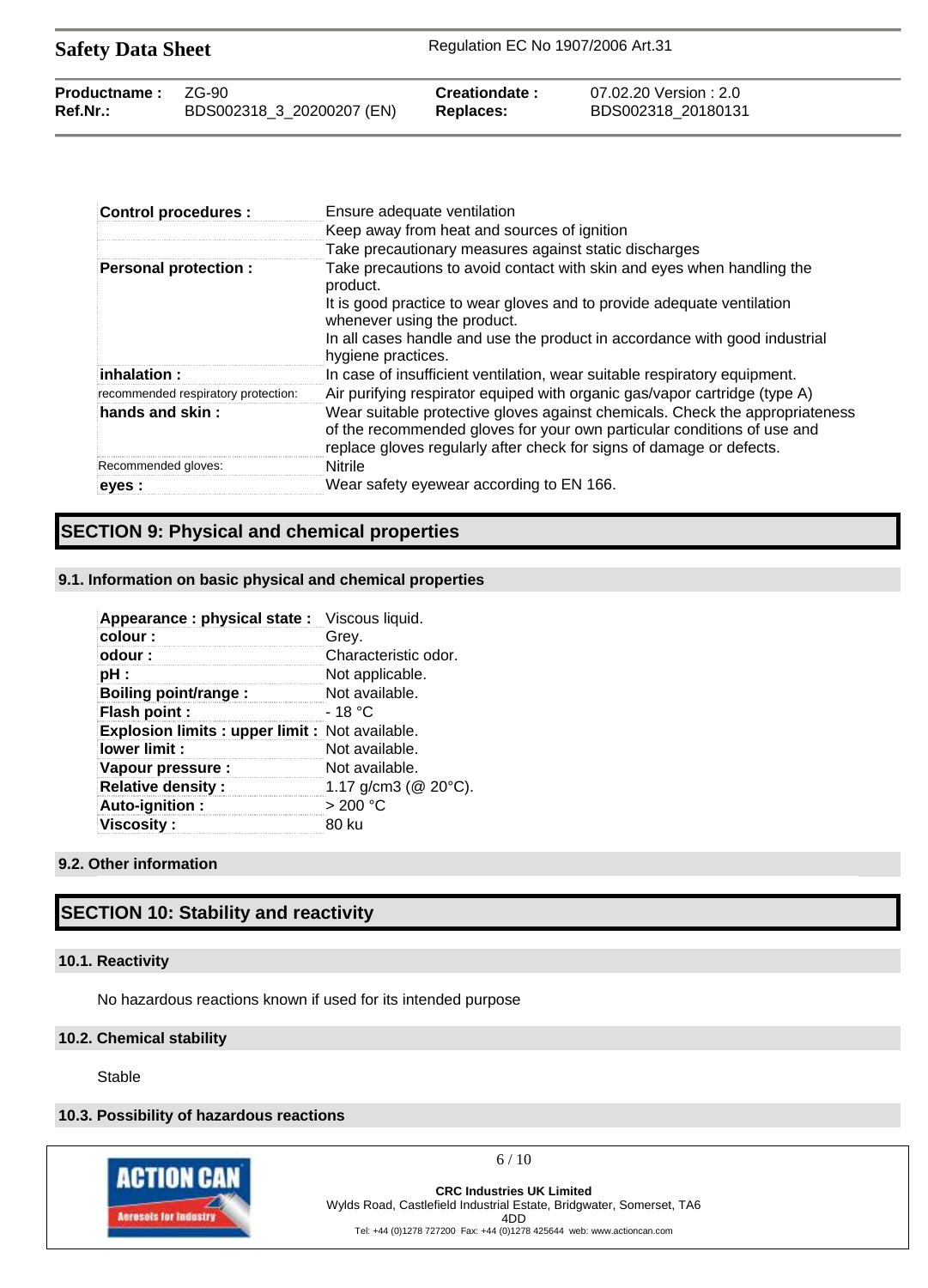| <b>Safety Data Sheet</b> |                           | Regulation EC No 1907/2006 Art.31 |                        |  |
|--------------------------|---------------------------|-----------------------------------|------------------------|--|
| Productname:             | 7G-90                     | Creationdate:                     | 07.02.20 Version : 2.0 |  |
| Ref.Nr.:                 | BDS002318_3_20200207 (EN) | <b>Replaces:</b>                  | BDS002318 20180131     |  |

No hazardous reactions known if used for its intended purpose

#### **10.4. Conditions to avoid**

Avoid overheating

### **10.5. Incompatible materials**

Strong oxidising agent

#### **10.6. Hazardous decomposition products**

CO,CO2

# **SECTION 11: Toxicological information**

### **11.1. Information on toxicological effects**

| acute toxicity:                                               | based on available data the classification criteria are not met |
|---------------------------------------------------------------|-----------------------------------------------------------------|
| skin corrosion/irritation:                                    | based on available data the classification criteria are not met |
| serious eye damage/irritation: Causes serious eye irritation. |                                                                 |
| respiratory or skin<br>sensitisation:                         | based on available data the classification criteria are not met |
| germ cell mutagenicity:                                       | based on available data the classification criteria are not met |
| carcinogenicity:                                              | based on available data the classification criteria are not met |
| toxicity for reproduction:                                    | based on available data the classification criteria are not met |
| <b>STOT-single exposure:</b>                                  | May cause drowsiness or dizziness.                              |
| <b>STOT repeated exposure:</b>                                | based on available data the classification criteria are not met |
| aspiration hazard:                                            | based on available data the classification criteria are not met |

#### **Information on likely routes of exposure:**

| Inhalation:          | Excessive inhalation of vapours may give rise to irritation and affect the<br>nervous system                         |
|----------------------|----------------------------------------------------------------------------------------------------------------------|
| <b>Skin contact:</b> | Prolonged skin contact will result in defatting of the skin, leading to irritation,<br>and in some cases, dermatitis |
| Eye contact :        | Irritating to eyes                                                                                                   |

#### **Toxicological data :**

| <b>Hazardous ingredient</b>                             | CAS-nr.  | method          |              |
|---------------------------------------------------------|----------|-----------------|--------------|
| 1-methoxy-2-propanol; monopropylene glycol methyl ether | 107-98-2 | LD50 oral rat   | $4016$ mg/kg |
|                                                         |          | LC50 inhal.rat  | 27596 mg/l   |
|                                                         |          | LD50 derm.rabit | $2000$ mg/kg |
| n-butyl acetate                                         | 123-86-4 | LD50 oral rat   | 10760 mg/kg  |
|                                                         |          | LC50 inhal.rat  | $> 20$ mg/l  |



**CRC Industries UK Limited** Wylds Road, Castlefield Industrial Estate, Bridgwater, Somerset, TA6 4DD Tel: +44 (0)1278 727200 Fax: +44 (0)1278 425644 web: www.actioncan.com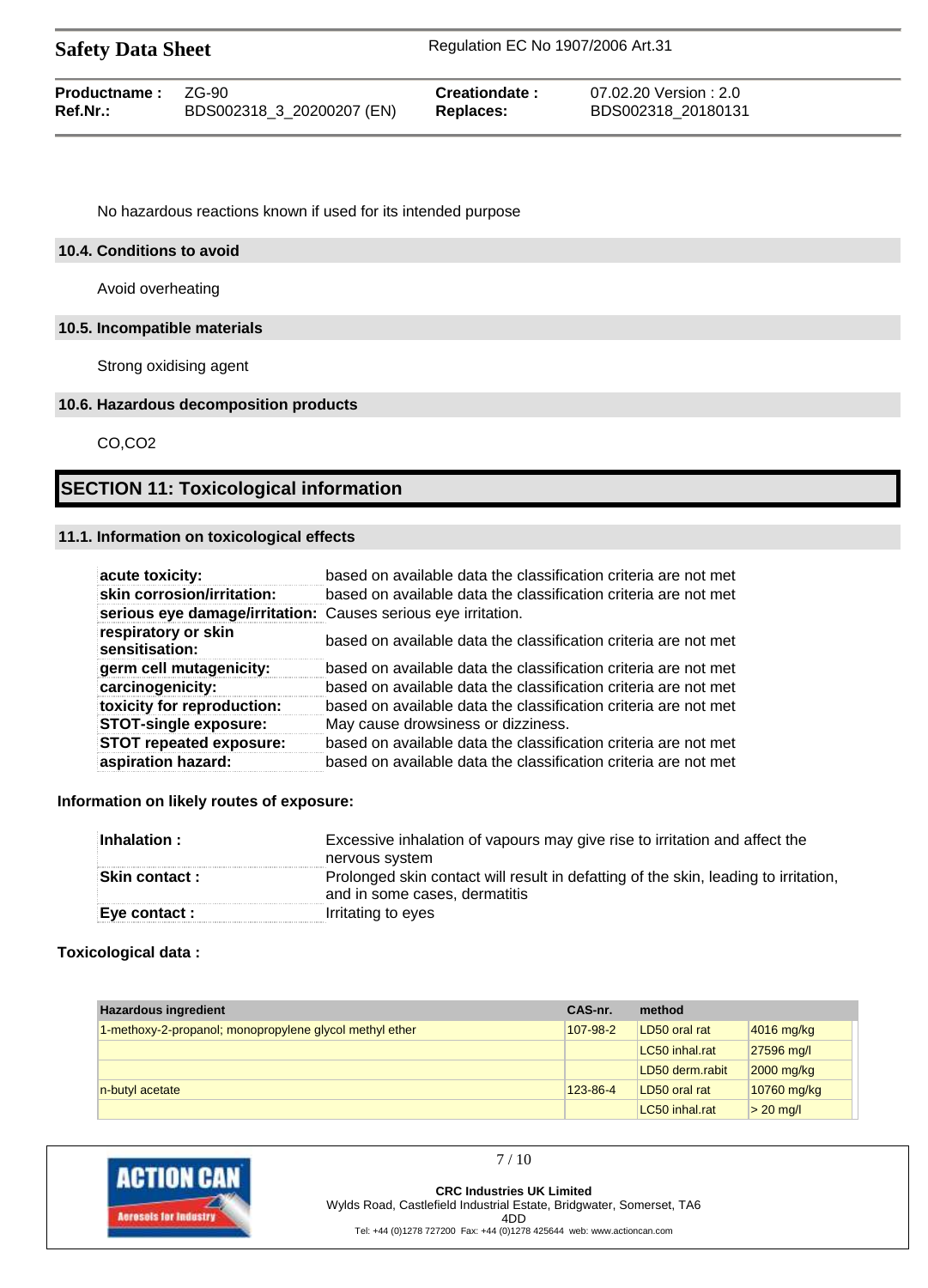| <b>Safety Data Sheet</b> | Regulation EC No 1907/2006 Art.31 |
|--------------------------|-----------------------------------|
|--------------------------|-----------------------------------|

| <b>Productname: ZG-90</b> |                           | Creationdate: | 07.02.20 Version : 2.0 |
|---------------------------|---------------------------|---------------|------------------------|
| Ref.Nr.:                  | BDS002318_3_20200207 (EN) | Replaces:     | BDS002318 20180131     |

|                                                                      |           | LD50 derm.rabit | $> 1400$ mg/kg |
|----------------------------------------------------------------------|-----------|-----------------|----------------|
| zinc oxide                                                           | 1314-13-2 | LD50 oral rat   | 7950 mg/kg     |
|                                                                      |           | LC50 inhal.rat  | $> 5.7$ mg/l   |
| acetone; propan-2-one; propanone                                     | 67-64-1   | LD50 oral rat   | $> 5800$ mg/kg |
|                                                                      |           | LC50 inhal.rat  | 76 mg/l        |
|                                                                      |           | LD50 derm.rabit | $>15800$ mg/kg |
| Hydrocarbons, C9, aromatics                                          |           | LD50 oral rat   | 3492 mg/kg     |
|                                                                      |           | LC50 inhal.rat  | $> 6.393$ mg/l |
|                                                                      |           | LD50 derm.rabit | $>3160$ mg/kg  |
| Hydrocarbons, C9-C11, n-alkanes, isoalkanes, cyclics, < 2% aromatics |           | LD50 oral rat   | >5000 mg/kg    |
|                                                                      |           | LC50 inhal.rat  | 4951 mg/m3     |
|                                                                      |           | LD50 derm.rabit | $>5000$ mg/kg  |

# **SECTION 12: Ecological information**

#### **12.1. Toxicity**

Hazardous to the aquatic environment, chronic category 2 Toxic to aquatic life with long lasting effects.

#### **Ecotoxicological data:**

| <b>Hazardous ingredient</b>                             | CAS-nr.   | method       |                   |
|---------------------------------------------------------|-----------|--------------|-------------------|
| 1-methoxy-2-propanol; monopropylene glycol methyl ether | 107-98-2  | LC50 fish    | 6812 mg/l         |
|                                                         |           | EC50 daphnia | 23300 mg/l        |
| n-butyl acetate                                         | 123-86-4  | IC50 algae   | 647 mg/l          |
|                                                         |           | LC50 fish    | $18 \text{ mg/l}$ |
|                                                         |           | EC50 daphnia | 44 mg/l           |
| zinc oxide                                              | 1314-13-2 | IC50 algae   | $0.136$ mg/l      |
|                                                         |           | LC50 fish    | $0.169$ mg/l      |
|                                                         |           | EC50 daphnia | $1.7$ mg/l        |
| acetone; propan-2-one; propanone                        | 67-64-1   | IC50 algae   | 530 mg/l          |
|                                                         |           | LC50 fish    | 5540 mg/l         |
|                                                         |           | EC50 daphnia | 8800 mg/l         |

#### **12.2. Persistence and degradability**

No information available

#### **12.3. Bioaccumulative potential**

No information available

#### **12.4. Mobility in soil**

No information available



8 / 10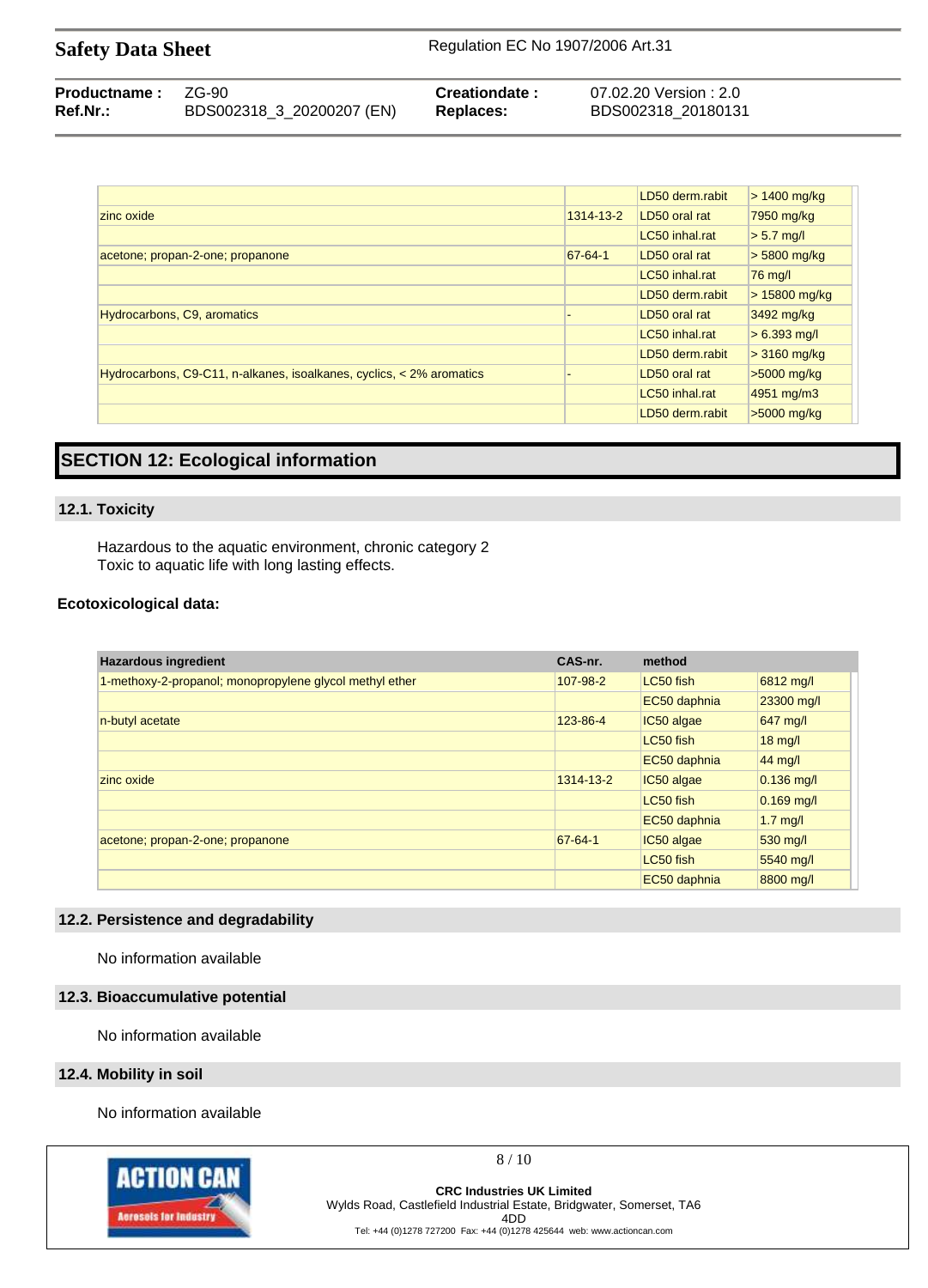| <b>Safety Data Sheet</b> |                           | Regulation EC No 1907/2006 Art.31 |                        |  |
|--------------------------|---------------------------|-----------------------------------|------------------------|--|
| Productname:             | 7G-90                     | Creationdate:                     | 07.02.20 Version : 2.0 |  |
| Ref.Nr.:                 | BDS002318 3 20200207 (EN) | <b>Replaces:</b>                  | BDS002318 20180131     |  |

#### **12.5. Results of PBT and vPvB assessment**

No information available

# **12.6. Other adverse effects**

No information available

# **SECTION 13: Disposal considerations**

#### **13.1. Waste treatment methods**

| National regulations: | Disposal should be in accordance with local, state or national legislation |
|-----------------------|----------------------------------------------------------------------------|
|                       | waste collection point.                                                    |
|                       | Do not discharge into drains or the environment, dispose to an authorised  |

# **SECTION 14: Transport information**

# **14.1. UN number**

UN-number : 1263

#### **14.2. UN proper shipping name**

|                       | PAINT RELATED MATERIAL (Zinc Oxide - Solvent Naphtha (Petroleum),   |
|-----------------------|---------------------------------------------------------------------|
| Proper shipping name: | Light arom. / low boiling point Naphtha - Unspecified - Zinc Power) |

#### **14.3. Transport hazard class(es)**

| Class:                            |  |
|-----------------------------------|--|
| ADR/RID - Classification code: F1 |  |

#### **14.4. Packing group**

Packing group: II

### **14.5. Environmental hazards**

| ADR/RID - Environmentally<br>hazardous:   | Yes              |
|-------------------------------------------|------------------|
| IMDG - Marine pollutant:                  | Marine pollutant |
| IATA/ICAO - Environmentally<br>hazardous: | Yes              |
|                                           |                  |

#### **14.6. Special precautions for user**